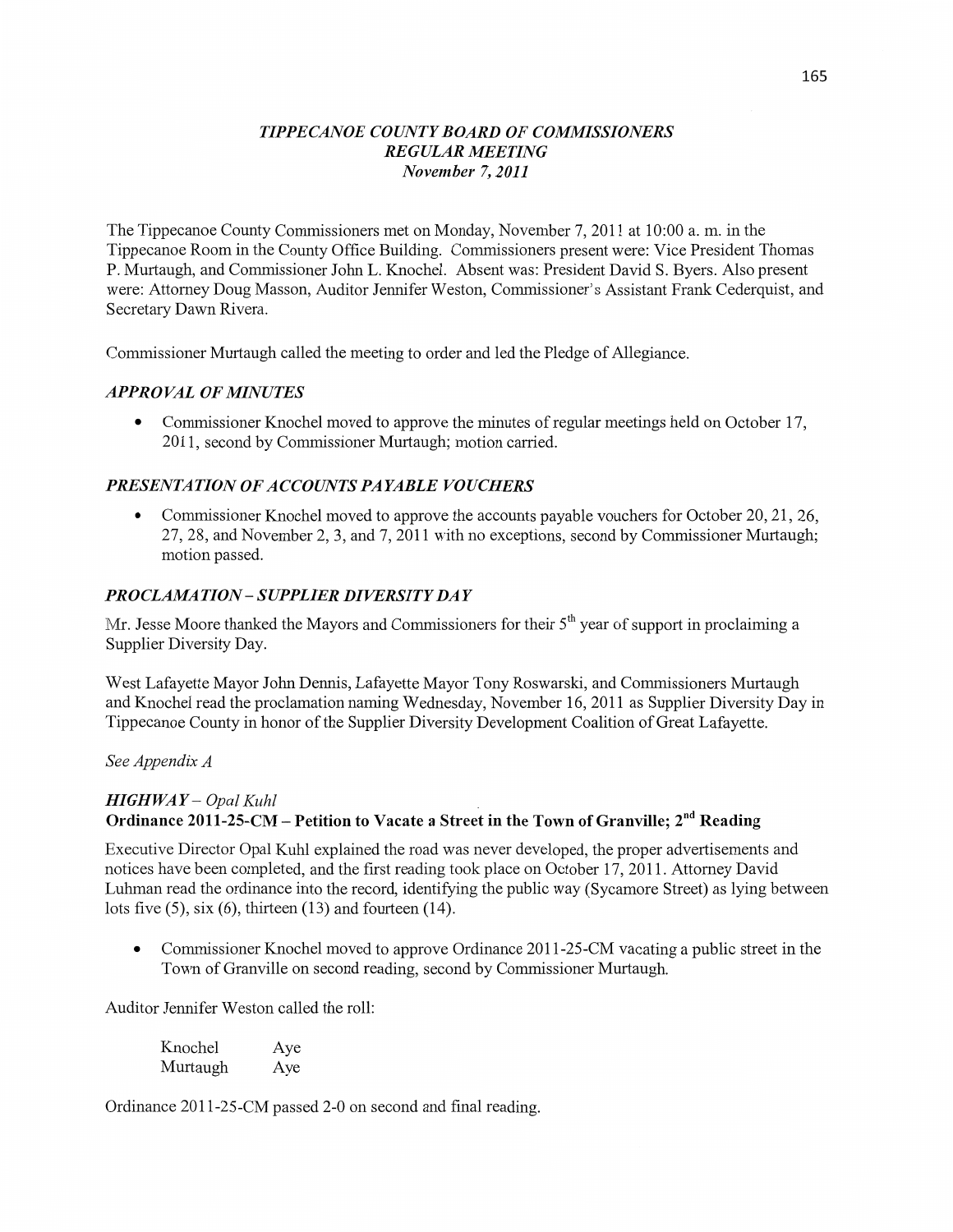#### Driveway Permit Guidelines and **Standards**

Director Kuhl noted the only modification to the current standards is that the allowable residential width for a driveway from the back of the sidewalk to the street is increasing from 20 to 24 feet. This change will allow residences with a three car garage to have easier access to that 3<sup>rd</sup> stall. It will also bring the County in line With Indiana Department of Transportation (INDOT) standards, which also allows 24 feet.

**0** Commissioner Knochel moved to approve the Guidelines and Standards as presented, second by Commissioner Murtaugh; motion passed.

#### **Contract** Modification #5 **— Jack Isom Construction**

Director **Kuhl** said this modification of the contract with Jack Isom Construction for the Lindberg bridge is \$6,264, bringing the total amount to \$4,285,931.70. Due to the nature of the bridge and surrounding area, epoxy paint was used instead of the regular type of paint.

**0** Commissioner Knochel moved to approve the Contract Modification as presented, second by Commissioner Muttaugh; motion passed.

#### **3 Year Maintenance Bond** — ATC **Associates**

Director Kuhl said this bond from ATC Associates, in the amount of \$5,000, is for work on the Swisher Road intersection project.

**0** Commissioner Knochel moved to approve the Maintenance Bond from ATC Associates for \$5,000, second by Commissioner Muttaugh; motion passed.

#### 3 **Year** Maintenance **bond** — **F** & **K** Construction

Director Kuhl said this bond from F & K Construction, also for \$5,000, is for work in all county right-ofways.

**•** Commissioner Knochel moved to approve the Maintenance Bond from F & K Construction for work in county right-of-ways in the amount of \$5,000, second by Commissioner Murtaugh; motion passed.

Director Kuhl gave a brief update of current and recently completed projects on which the Highway Department has been working. The Lindberg bridge officially opened October  $31<sup>st</sup>$  but there is still minor work to **finish** before it is completed; the Lilly bridge was completed several weeks ago; Hog Point bridge is open to traffic While minor finishing occurs; South River Road, which was a \$2,000,000 project, was completed earlier this summer; Tyler Road is 80-90% finished with completion likely to be the end of this month; and McCarty Lane was recently begun and will carry into next year

#### *AREA PLAN COMMISSION*  **Rezone Z—2470** */* **Ordinance 2011-28—CM**

• Commissioner Knochel moved to hear Rezone Z-2470 / Ordinance 2011-28-CM, second by Commissioner Murtaugh.

(quote)

October 20, 2011

Ref. No.: 11-323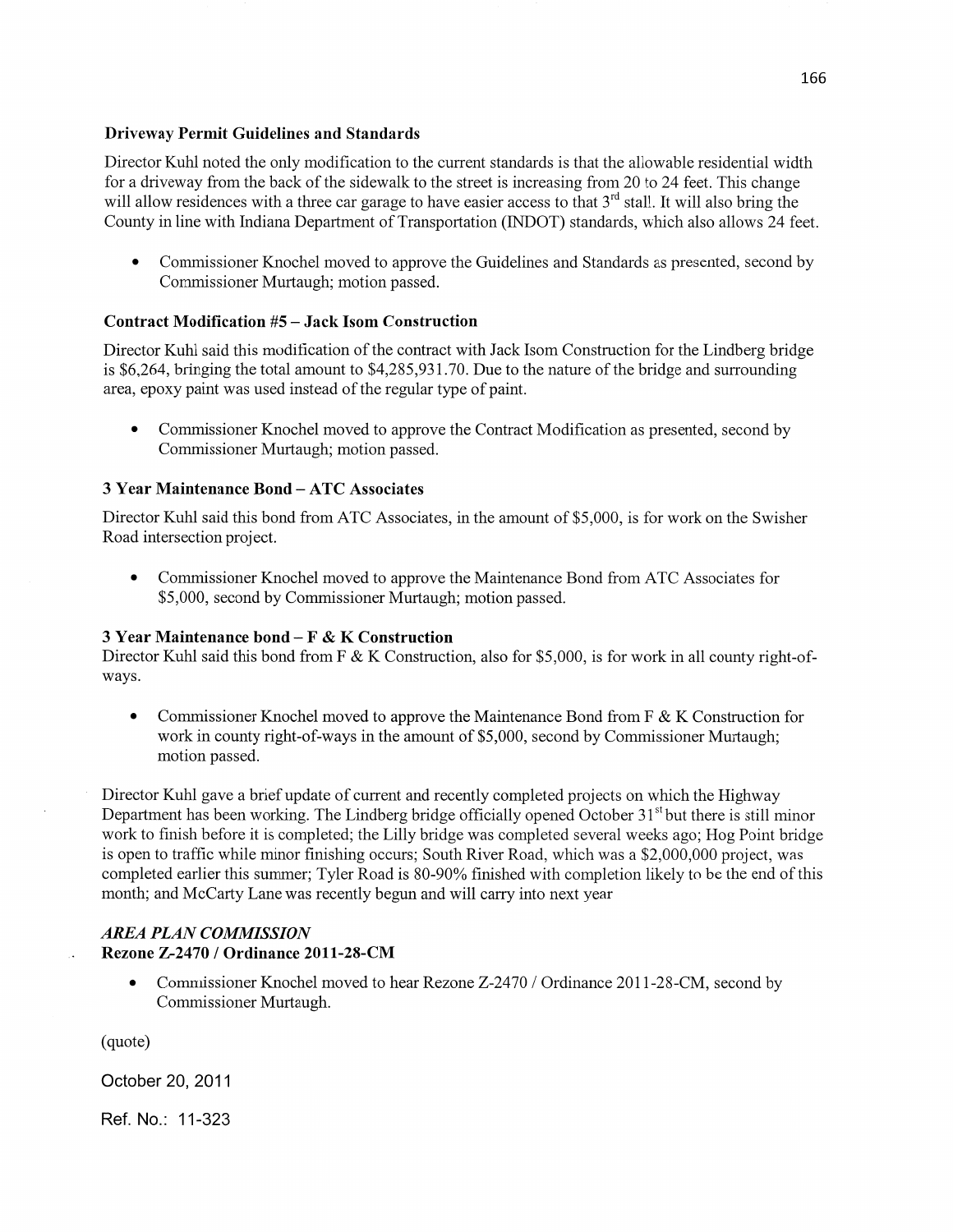Tippecanoe County **Commissioners** 

20 North 3<sup>rd</sup> Street

Lafayette, IN 47901

# **CERTIFICATION**

## RE: Z-2470--JENEEN JONES (NB to R1B):

Petitioner is requesting rezoning of two **lots** and a portion of *a* vacated **street** located on the **east side** of US 231, more specifically 11525 US 231 South, in the unincorporated town of Romney, Randolph 20 (SW) 21-4

Dear **Commissioners:** 

As Secretary to the Area Plan **Commission** of Tippecanoe **County,** *I* do hereby certify that at a public hearing held on October 19, 2011 the Area Plan **Commission** of Tippecanoe **County**  voted 10 yes *-* 0 no on the **motion** to rezone the **subject** real estate from NB to R1 B. Therefore, the Area Plan **Commission** of Tippecanoe County **recommends** to the Tippecanoe County Commissioners that the proposed rezoning ordinance be APPROVED for the property described in the attachment.

Public **Notice** has been given **that** this **petition** will be heard before the Tippecanoe **County Commissioners** at **their** November 7, 2011 regular meeting. Petitioners or their representatives **must** appear to present their case.

Sincerely,

Sallie Dell Fahey

Executive **Director** 

(unquote)

Matt Bowers – 4020 Chase Lane, Romney: Mr. Bowers represented petitioner Jeneen Jones, who is requesting this change for part of lot 8 and all of lots 9 and 10. An old farmhouse, belonging to Ms. Jones, sits on Lot *9* and she is he is asking for this rezone to make the farmhouse conforming, which will allow her to seek refinancing.

**Auditor** Jennifer Weston called the roll:

Knochel Aye Murtaugh Aye

Ordinance 2011—28-CM passed 2-0.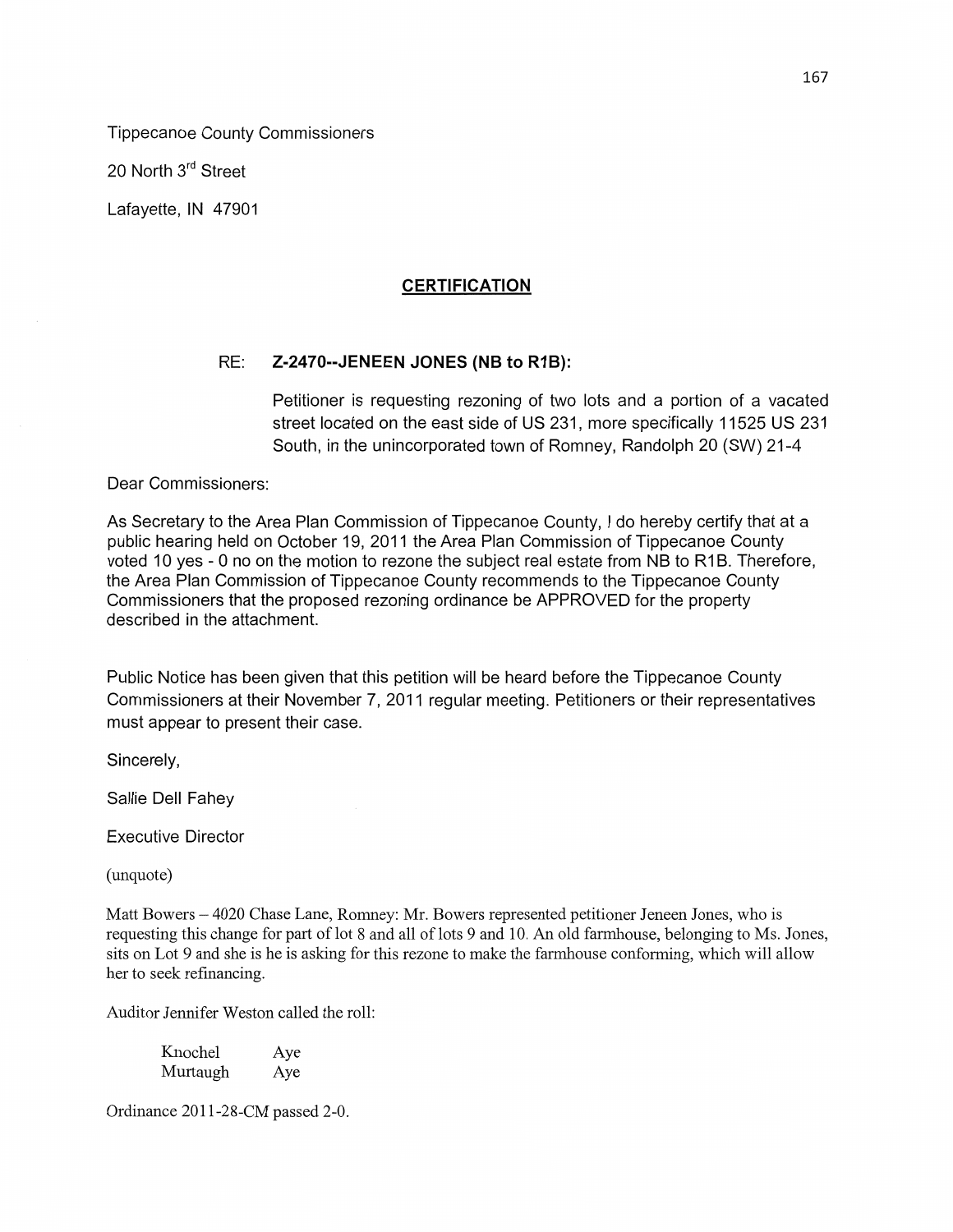#### **Rezone Z-2471** / **Ordinance 2011-29-CM**

• Commissioner Knochel moved to hear Rezone Z-2471 / Ordinance 2011-29-CM, second by Commissioner Murtaugh.

(quote)

October 20, 2011

Ref. No.: 11-324

Tippecanoe County **Commissioners** 

20 North 3rd Street

Lafayette, IN 47901

#### **CERTIFICATION**

#### RE: **Z-2471--RICHARD** KETTERER (R1 to **GB):**

Petitioner is requesting rezoning of one lot located on the east **side** of Creasy Lane, two **lots** south of St. Francis Way, more specifically 1803 S. Creasy Lane, Fairfield 35 (SE) 23-4.

Dear **Commissioners:** 

As Secretary to the Area Plan Commission of Tippecanoe **County,** I do hereby certify **that** at a public hearing held on October 19, 2011 the Area Plan **Commission** of Tippecanoe County voted 10 yes *-* 0 no on the motion to rezone the subject real estate from R1 to GB. **Therefore,**  the Area Plan **Commission** of Tippecanoe **County recommends** to the Tippecanoe County **Commissioners that** the proposed rezoning ordinance be APPROVED for the property described in the attachment.

Public Notice has been given that this petition will be heard before the **Tippecanoe** County **Commissioners** at their November 7, 2011 regular meeting. **Petitioners** or their representatives must appear to present their case.

Sincerely,

Sallie Dell Fahey

Executive Director

(unquote)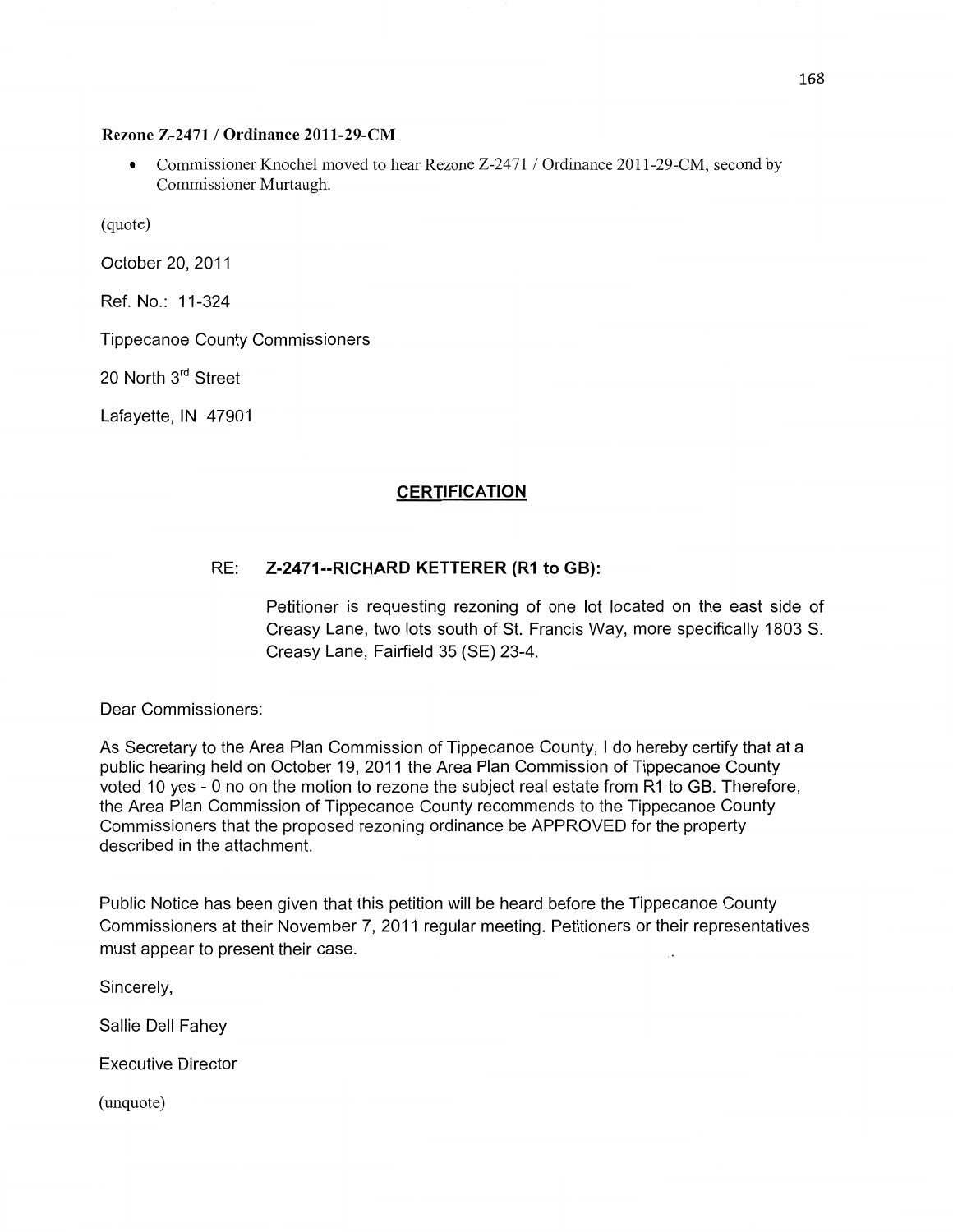**Richard** Ketterer **—** 1913 Tanglewood Drive, Lafayette: Petitioner Ketterer is requesting this rezone for one of the last two remaining residentially zoned properties along the fast growing Creasy Lane to allow for consistent zoning with area properties.

Auditor Jennifer Weston called the roll:

| Knochel  | Aye |
|----------|-----|
| Murtaugh | Aye |

Ordinance 2011-29-CM passed 2-0.

### *BOARD 0FELECTIONS & REGISTRATION— Sallie Fahey*

Area Plan Executive Director Sallie Fahey presented an Order Adopting **Precincts** for approval, explaining afier each decennial **census** the precinct lines must be adjusted so they all have, within a range, the same number of voters, and fall Within census block boundaries. Precincts with too many voters were either combined with an adjacent precinct and split, or the original precinct was split to remain within the original borders. Also taken into consideration was the potential of future growth and corporate city limits. Approving the precincts will her staff to move forward with redistricting for various local, county, and school offices, which must be completed and adopted by January 12, 2012.

**0 Commissioner** Knochel moved to approve the Order Adopting Precincts, second by Commissioner Murtaugh; motion passed.

### *GRANTS* **—** *Laurie Wilson*  **Permission** to **Accept**

Grant Administrator Laurie Wilson requested permission to accept the following grants:

- \$1,586.60 from the Indiana Criminal Justice institute (ICJI) on behalf of Court Services to pay for a TV, blue ray player, copier, and three tables.
	- **0** Commissioner Knochel moved to accept the grant from ICJI for \$1,586.60, second by Commissioner Murtaugh; motion passed.
- \$25,959 from ICJI on behalf of CASA as a continuation grant to pay for one part-time salary and social security.
	- Commissioner Knochel moved to accept the \$25,959 grant from ICJI on behalf of CASA, second by Commissioner Murtaugh; motion passed.

#### **Memorandum** of **Understanding (MOU) / Contract**

Administrator Wilson presented the following:

- **A** Professional Services Agreement (PSA) between the **Health** department and Pauline **Shen** not to exceed \$20,000 to be paid from the Local Health Department Trust Account for an Epidemiologist.
	- **0** Commissioner **Knochel** moved to approve the Agreement with Pauline **Shen,** second by Commissioner Murtaugh; motion passed.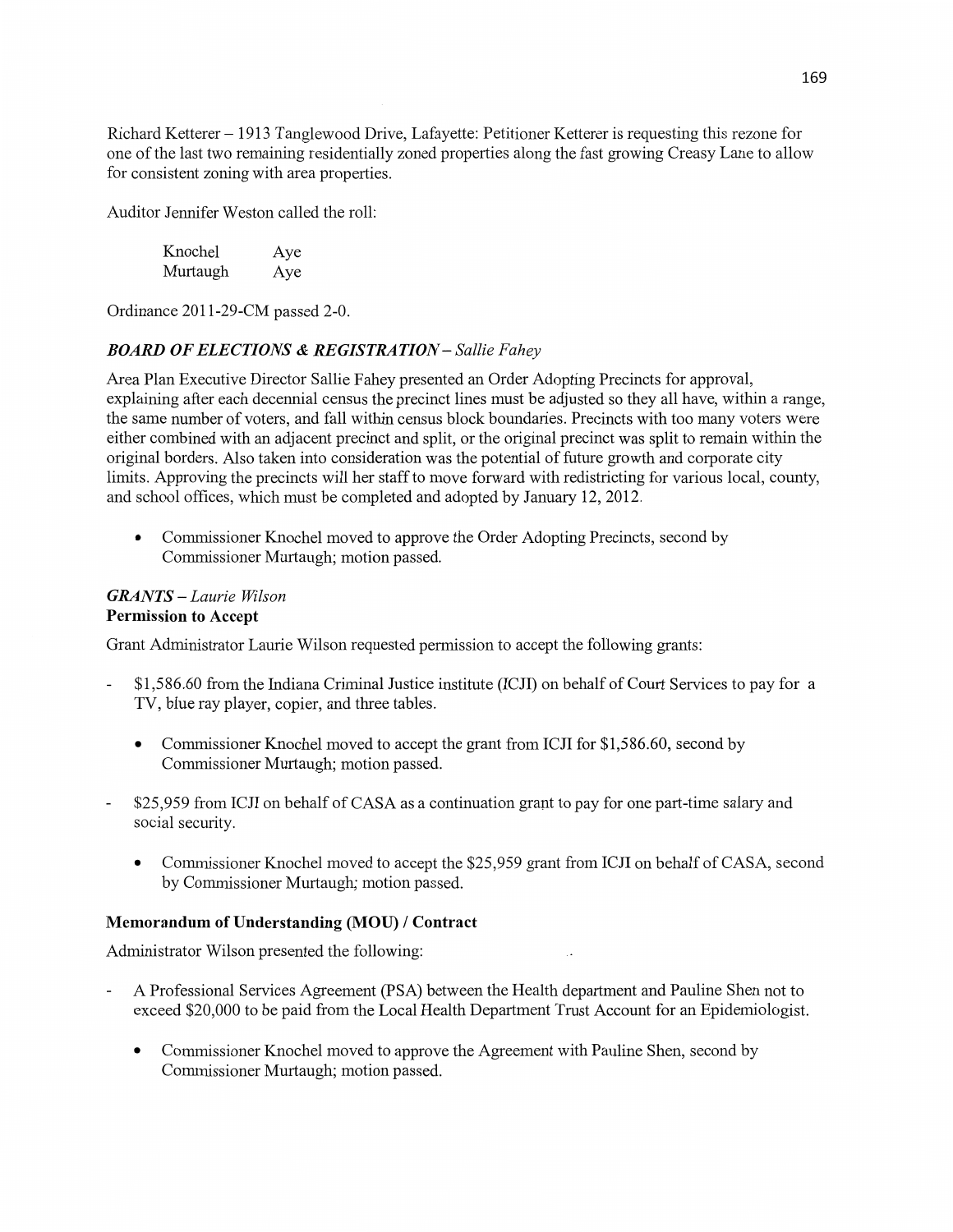- A PSA between TEMA and Ben Rouse not to exceed \$50,000 from the Automated Critical Asset Management Systems (ACAMS) grant for a District Vulnerability Assessment Coordinator.
	- **0** Commissioner Knochel moved to approve the Agreement with Ben Rouse, second by Commissioner Murtaugh; motion passed.
- **A** contract with Industrial Waste Management Consulting Group for \$3,000 to be paid from the Energy Efficiency and Conservation Block grant. The company will be conducting a lighting and energy audit for Cary Home.
	- **0** Commissioner Knochel moved to approve the contract with Industrial Waste management Consulting Group, second by Commissioner Murtaugh; motion passed.

#### *CARY HOME* FOR *CHILDREN* / *YOUTH* SER *VICES — Rebecca Humphrey*  **Contract** for **Electronic** Monitoring

Executive Director Rebecca Humphrey stated the contract is still in negotiations and will be presented at a **later** date.

### **Approval** of New **Positions** / **Elimination** of **Previous Positions**

Director Humphrey presented the Board with three new positions; an Accounts Manager, Clinical Program Coordinator, and Clinical Case Manager. Eliminations to be requested at the next regular meeting are one Home-Based Clinical Therapist, one Youth Development Specialist, and the Home-Based Clinical Team Leader. These moves will ensure children maintain the quality of care they are currently receiving while saving the General Fund approximately \$8,000 per year.

**0** Commissioner Knochel moved to approve the addition of the three new positions as outlined, second by Commissioner Murtaugh; **motion** passed.

#### *HUMAN RESOURCES* **—** *Shirley Mennen*

Human Resources Coordinator Shirley **Mennen** a contract renewal with R.E. Sutton & Associates for insurance **consulting.** The rate stays the same at \$1,050 per **month.** 

• Commissioner Knochel moved to approve the contract with R. E. Sutton & Associates, second by *'* Commissioner Murtaugh; motion passed.

#### *ORDINANCE 2011-2 7-CM*  **Revised Comprehensive Stormwater Management: 1<sup>st</sup> Reading**

County Surveyor Zach Beasley asked for approval on first reading of the Revised Comprehensive Stormwater Management ordinance, which has been approved by the Drainage Board.

• Commissioner Knochel moved to approve Ordinance 2011-27-CM on 1<sup>st</sup> reading, second by Commissioner Murtaugh.

Auditor Jennifer Weston called the roll:

| Knochel  | Aye |
|----------|-----|
| Murtaugh | Aye |

Ordinance 2011-27-CM passed 2-0 on  $1<sup>st</sup>$  reading.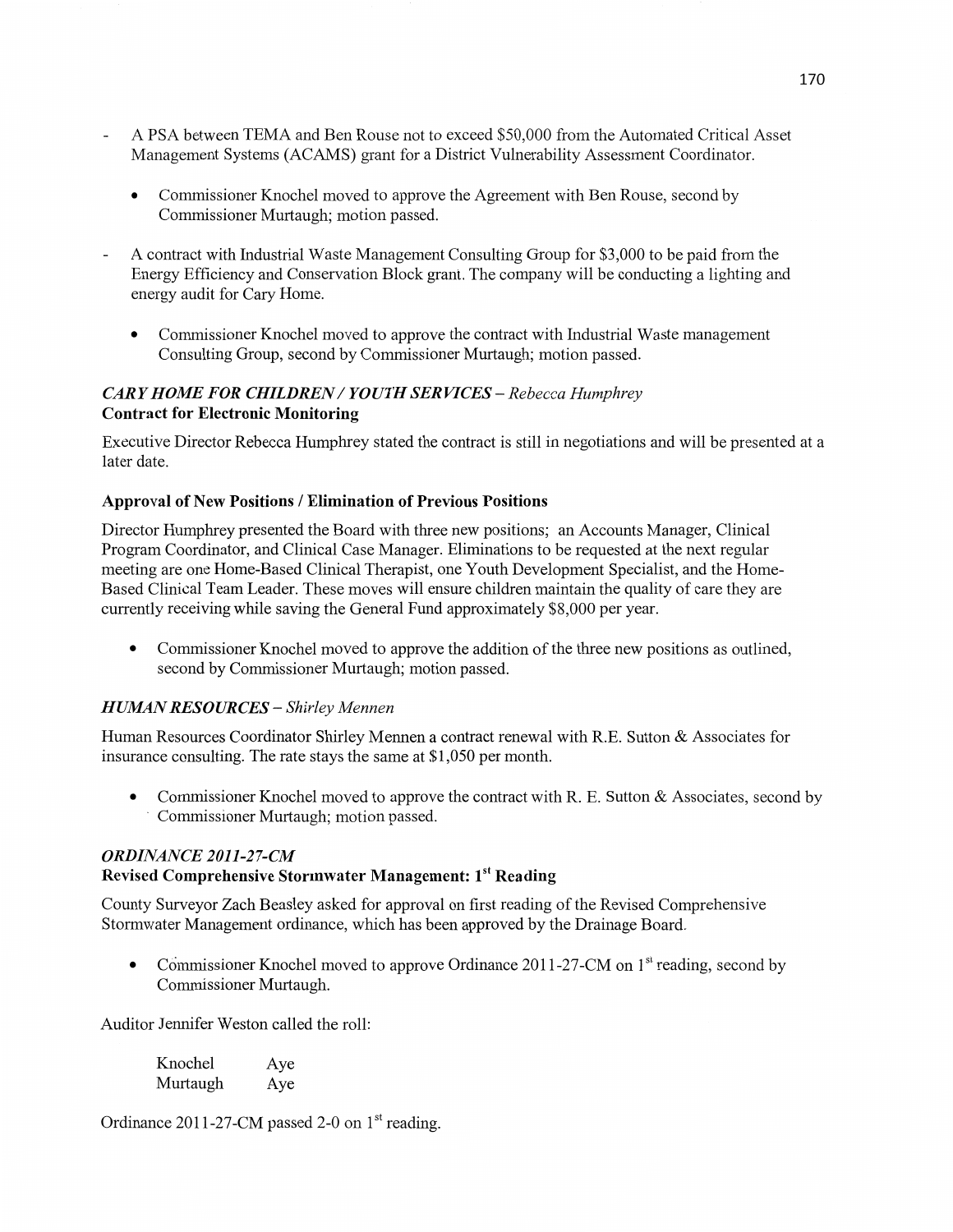# *RESOLUTION 2011—40-CM*  **Establishing** Policy **&Procedure** for **Agenda Items**

Commissioner's Assistant Frank Cederquist presented this resolution at the request of the Commissioners during the meeting held on October  $18<sup>th</sup>$ . Set forth are the following policies:

- Requests to be on the Commissioner's agenda must be made by noon on Wednesday prior to the meeting.
- **A** written paragraph summarizing the request must be submitted by noon on Wednesday prior to the meeting.
- Documents (contracts, MOU, quote, etc.) requiring the Commissioners' approval and signature must be submitted by noon on Wednesday prior to the meeting.
- The President of the Board may approve adding a request in cases of emergency or for other good cause shown.
	- **0** Commissioner Knochel **moved** to approve Resolution 2011-40-CM as presented, second by **Commissioner** Murtaugh; motion passed.

### *RESOL UTION 2011-41-CM*  **Refunding Jail Bonds**

County Attorney David **Luhman** stated the bonds are for a lease between the Commissioners, as lessee, and the Tippecanoe County Governmental Building Corporation (TCGBC), as lessor. This resolution gives authority to TCGBC to work with Ice Miller, as bond counsel; Financial Solutions Group, as financial adviser; Hoffinan, Luhman & Masson, PC, as counsel to TCGBC; and Bank of New York Mellon Trust Company, N.A., as escrow trustee. A minimum savings of \$750,000 must be realized for refinancing to occur.

• Commissioner Knochel moved to approve Resolution 2011-41-CM as presented, second by Commissioner Murtaugh; **motion** passed.

## *C ONST R* UC *T I* 0N *MANA GEMEN T* SER *VICES — Courthouse Limestone Repair Project*  **Contract** with **Arsee** Engineers, **Inc.**

Commissioner Murtaugh noted this company completed the initial forensic work that exposed critical issues with the limestone. This contract for \$85,000 is for architectural services and construction documents.

• Commissioner Knochel moved to approve the contract with Arsee Engineers, Inc. for \$85,000, second by Commissioner Murtaugh; motion passed.

## **Contract with Kettlehut Construction, Inc.**

Commissioner Multaugh explained this **contract** is for construction management pertaining to the Courthouse limestone repair project in the amount of \$29,200.

**0** Commissioner Knochel moved to approve the contract with Kettlehut Construction, **Inc.** for \$29,200, second by **Commissioner** Murtaugh; motion passed.

## *APPROVAL* OF *CONTRACT* — *Cary Home Projects*

Commissioner Murtaugh said this contract is with Clayton Construction Services for \$6,500 for the construction of the canopy over the south entrance door of the After Care program building.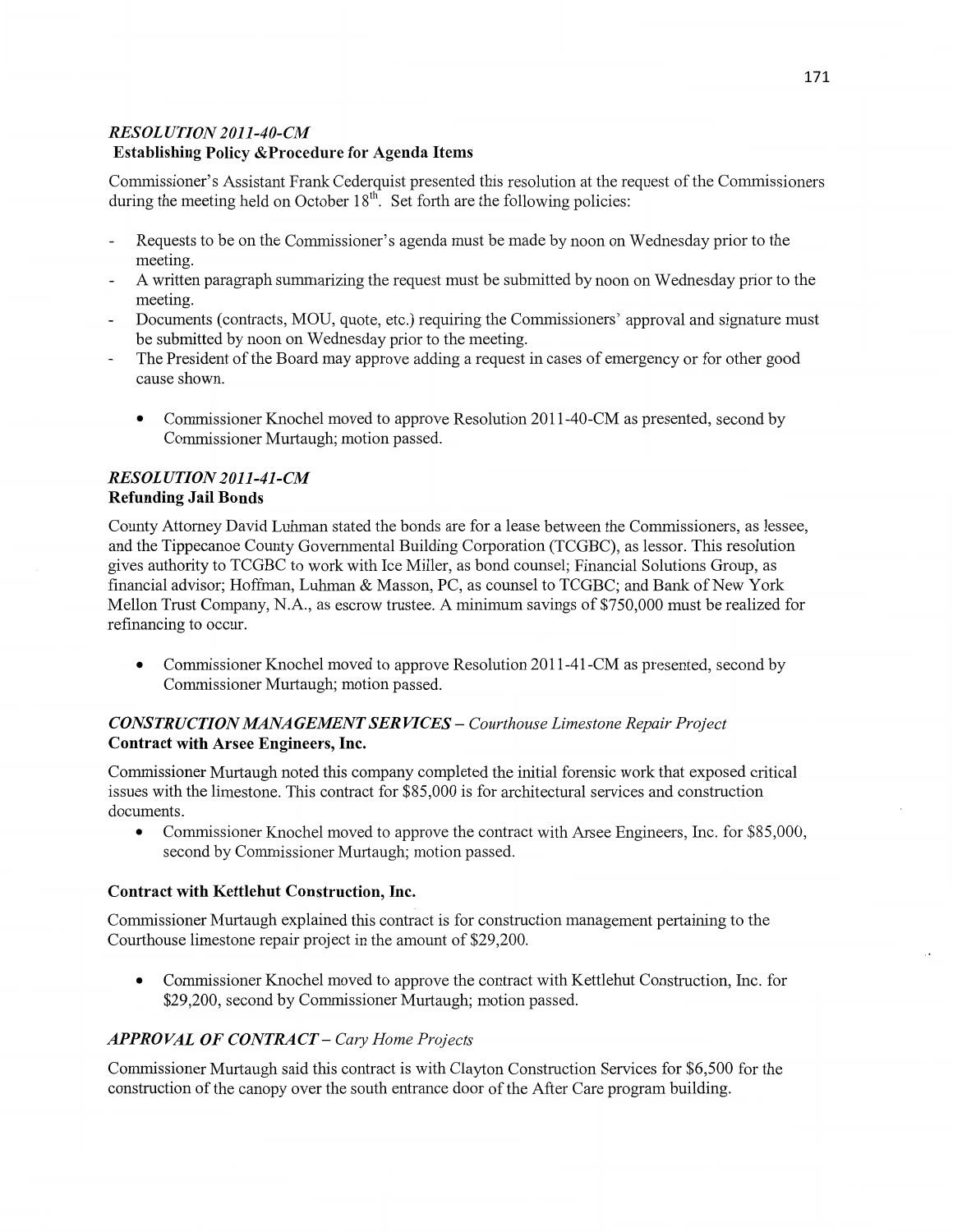**0** Commissioner Knochel moved to approve the contract with Clayton Construction as presented, second by Commissioner Murtaugh; motion passed.

## *CHANGE ORDER* — *T ri-T* ech *Construction Services*

Commissioner Murtaugh explained this change order of \$13,789 is for additional labor and materials needed to stabilize the walkway at Cary home.

**0** Commissioner Knochel moved to approve the contract with Tri-Tech Construction for \$13,789, second by Commissioner Murtaugh; motion passed.

## $1<sup>st</sup> AMENDMENT TO SRI SERYICES MASTER AGREEMENT$

Commissioner Murtaugh explained this amendment is to add the eVerify clause required on all contracts.

**0** Commissioner Knochel moved to approve the amendment of the master agreement with SRI Services, second by Commissioner Murtaugh; motion passed.

## **APPOINTMENT TO COMMON WAGE BOARD**

• Commissioner Knochel moved to appoint Jean Hall to the Common Wage Board for various projects at Ivy **T,ech** College.

### $UNFINISHED / NEW BUSINESS$

Commissioner Murtaugh announced the **discussion** of the Wildcat Creek Solid Waste District (WCSWD) originally set for this meeting has been postponed to November 21<sup>st</sup>.

## *REPORTS* ON *FILE*

There were none.

## *PUBLIC COMMENT*

Karen Griggs - 100 Thronbush Drive, West Lafayette: Ms. Griggs spoke in overall support of the **WCSWD** and asked the Commissioners to redesign the building to match the budget and resubmit the new plans for bids. While they are going through this process, she encouraged them to be forward thinkers and innovators in both design and materials used. She believes this building is urgently needed and would like to see ground broken by the end of the month.

Tracy Brown —— Tippecanoe County Sheriff: Sheriff Brown informed the Board that the old air handlers at the **jail** have been removed, the new have been installed, work continues on the plumbing, and control of the air flow should happen **this** Friday. The project **should** be complete in two weeks.

Paul Wright **—** 4523 S. County Line Road, Westpoint: Mr. Wright expressed frustration with County governmen<sup>t</sup>'s involvement in a solid waste district, effectively acting as a clearing house for the storage and public reuse of "slightly hazardous' material. The proper disposal is the responsibility of individual users, not government supported by taxpayers who may not even use the service.

Commissioner Murtaugh moved to adjourn.